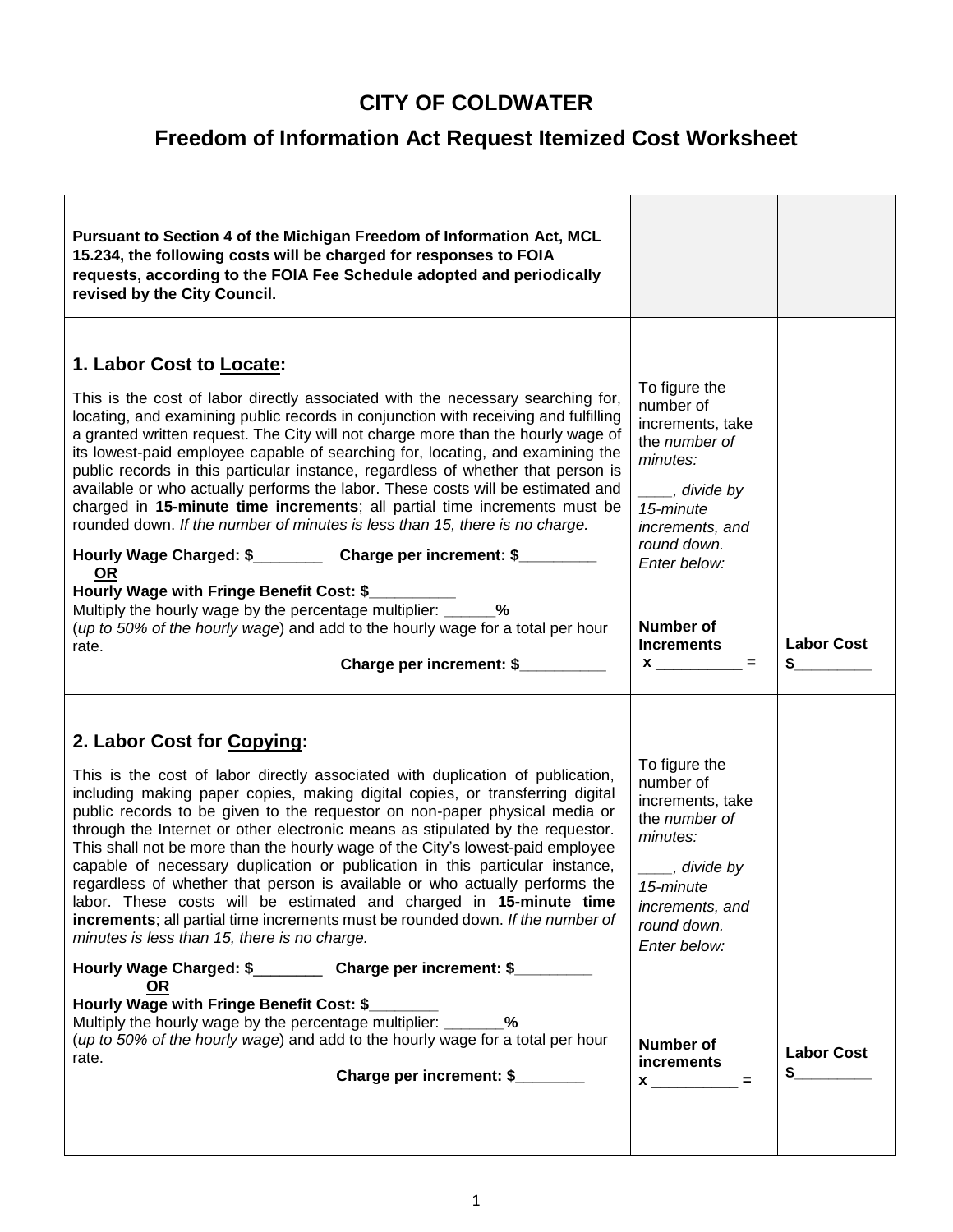| 3a. Employee Labor Cost for Separating Exempt from Non-<br>Exempt:<br>(If contracted, use No. 3b instead). This fee is being charged because failure<br>to do so will result in unreasonably high costs to the City because of the nature<br>of the request in this particular instance, specifically:<br>This is the cost of labor of a City employee, including necessary review, directly<br>associated with separating and deleting exempt from nonexempt information.<br>This shall not be more than the hourly wage of the City's lowest-paid employee<br>capable of separating and deleting exempt from nonexempt information in this<br>particular instance, regardless of whether that person is available or who actually<br>performs the labor. These costs will be estimated and charged in 15-minute time<br>increments; all partial time increments must be rounded down. If the number of<br>minutes is less than 15, there is no charge. | To figure the<br>number of<br>increments, take<br>the number of<br>minutes:<br>____, divide by<br>15-minute<br>increments, and<br>round down.<br>Enter below: |                         |
|----------------------------------------------------------------------------------------------------------------------------------------------------------------------------------------------------------------------------------------------------------------------------------------------------------------------------------------------------------------------------------------------------------------------------------------------------------------------------------------------------------------------------------------------------------------------------------------------------------------------------------------------------------------------------------------------------------------------------------------------------------------------------------------------------------------------------------------------------------------------------------------------------------------------------------------------------------|---------------------------------------------------------------------------------------------------------------------------------------------------------------|-------------------------|
| Hourly Wage Charged: \$___________ Charge per increment: \$_________<br><b>OR</b><br>Hourly Wage with Fringe Benefit Cost: \$_<br>Multiply the hourly wage by the percentage multiplier: _____%<br>(up to 50% of the hourly wage) and add to the hourly wage for a total per<br>Charge per increment: \$<br>hour rate.                                                                                                                                                                                                                                                                                                                                                                                                                                                                                                                                                                                                                                   | Number of<br><b>increments</b>                                                                                                                                | <b>Labor Cost</b><br>\$ |
| 3b. Contracted Labor Cost for Separating Exempt from Non-<br>Exempt:<br>(If using in-house employee, use No. 3a instead.) This fee is being charged<br>because failure to do so will result in unreasonably high costs to the City because<br>of the nature of the request in this particular instance, specifically:<br>As this City does not employ a person capable of separating exempt from non-<br>exempt information in this particular instance, as determined by the FOIA<br>Coordinator, this is the cost of labor of a contractor (i.e.: outside attorney),<br>including necessary review, directly associated with separating and deleting<br>exempt information from nonexempt information. The City will not charge for<br>labor directly associated with redaction if it knows or has reason to know that it<br>previously redacted the record in question and still has the redacted version in<br>its possession.                       | To figure the<br>number of<br>increments, take<br>the number of<br>minutes:<br>____, divide by<br>15-minute<br>increments, and<br>round down.<br>Enter below: |                         |
| Name of contracted person or firm: _____<br>This shall not be more than the hourly wage of the City's lowest-paid employee<br>capable of separating and deleting exempt from nonexempt information in this<br>particular instance, regardless of whether that person is available or who<br>actually performs the labor. These costs will be estimated and charged in 15-<br>minute time increments; all partial time increments must be rounded down. If<br>the number of minutes is less than 15, there is no charge.<br>Hourly Wage Charged: \$___________ Charge per increment: \$__________                                                                                                                                                                                                                                                                                                                                                         | Number of<br><b>Increments</b><br>$x$ ____________ =                                                                                                          | <b>Labor Cost</b><br>S. |